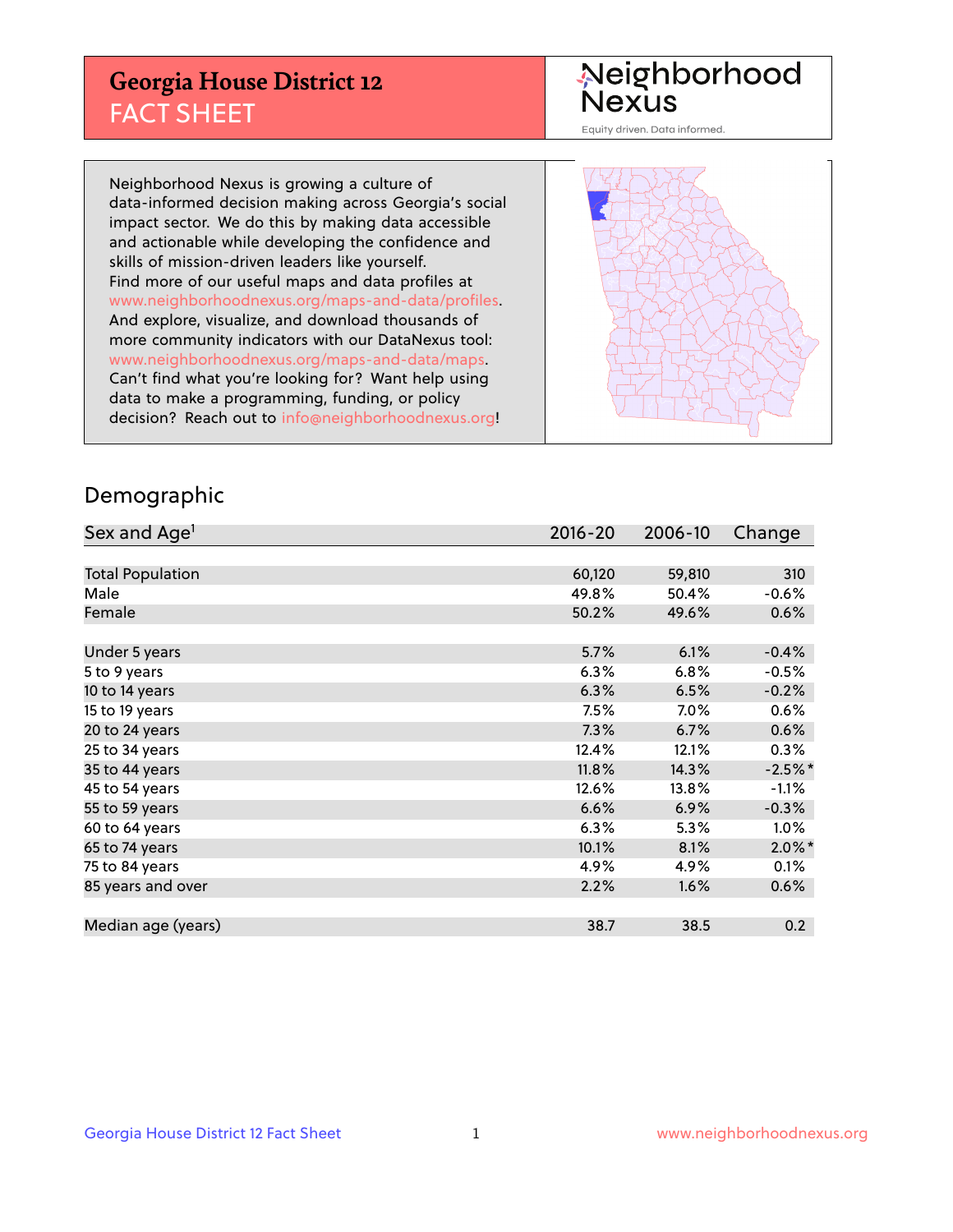# Demographic, continued...

| Race <sup>2</sup>                                            | $2016 - 20$ | 2006-10 | Change     |
|--------------------------------------------------------------|-------------|---------|------------|
| <b>Total population</b>                                      | 60,120      | 59,810  | 310        |
| One race                                                     | 96.9%       | 98.9%   | $-2.0\%$ * |
| White                                                        | 82.4%       | 85.8%   | $-3.4\%$ * |
| <b>Black or African American</b>                             | 10.4%       | 9.6%    | 0.8%       |
| American Indian and Alaska Native                            | 0.2%        | 0.2%    | $-0.1%$    |
| Asian                                                        | 1.1%        | 0.9%    | 0.2%       |
| Native Hawaiian and Other Pacific Islander                   | 0.0%        | 0.1%    | $-0.1%$    |
| Some other race                                              | 2.8%        | 2.2%    | 0.6%       |
| Two or more races                                            | 3.1%        | 1.1%    | $2.0\%$ *  |
|                                                              |             |         |            |
| Race alone or in combination with other race(s) <sup>3</sup> | $2016 - 20$ | 2006-10 | Change     |
| Total population                                             | 60,120      | 59,810  | 310        |
| White                                                        | 85.4%       | 86.8%   | $-1.4%$    |
| <b>Black or African American</b>                             | 12.1%       | 10.2%   | $1.8\%$ *  |
| American Indian and Alaska Native                            | 1.0%        | 0.5%    | 0.6%       |
| Asian                                                        | 1.5%        | 1.2%    | 0.3%       |
| Native Hawaiian and Other Pacific Islander                   | 0.1%        | 0.1%    | $-0.0%$    |
| Some other race                                              | 3.4%        | 2.4%    | 1.0%       |
|                                                              |             |         |            |
| Hispanic or Latino and Race <sup>4</sup>                     | $2016 - 20$ | 2006-10 | Change     |
| <b>Total population</b>                                      | 60,120      | 59,810  | 310        |
| Hispanic or Latino (of any race)                             | 8.0%        | 5.7%    | $2.3\%$ *  |
| Not Hispanic or Latino                                       | 92.0%       | 94.3%   | $-2.3\%$ * |
| White alone                                                  | 77.7%       | 83.0%   | $-5.3\%$ * |
| Black or African American alone                              | 10.3%       | 9.3%    | 1.1%       |
| American Indian and Alaska Native alone                      | 0.1%        | 0.2%    | $-0.1%$    |
| Asian alone                                                  | 1.1%        | 0.9%    | 0.2%       |
| Native Hawaiian and Other Pacific Islander alone             |             |         |            |
|                                                              | $0.0\%$     | 0.1%    | $-0.1%$    |
| Some other race alone                                        | 0.5%        | 0.0%    | 0.4%       |
| Two or more races                                            | 2.3%        | 0.8%    | $1.5%$ *   |
| U.S. Citizenship Status <sup>5</sup>                         | $2016 - 20$ | 2006-10 | Change     |
| Foreign-born population                                      | 3,244       | 2,675   | 569        |
| Naturalized U.S. citizen                                     | 30.1%       | 26.6%   | 3.4%       |
| Not a U.S. citizen                                           | 69.9%       | 73.4%   | $-3.4%$    |
|                                                              |             |         |            |
| Citizen, Voting Age Population <sup>6</sup>                  | $2016 - 20$ | 2006-10 | Change     |
|                                                              | 44,305      | 44,136  | 170        |
| Citizen, 18 and over population<br>Male                      | 48.7%       | 49.7%   | $-1.0%$    |
|                                                              |             |         |            |
| Female                                                       | 51.3%       | 50.3%   | 1.0%       |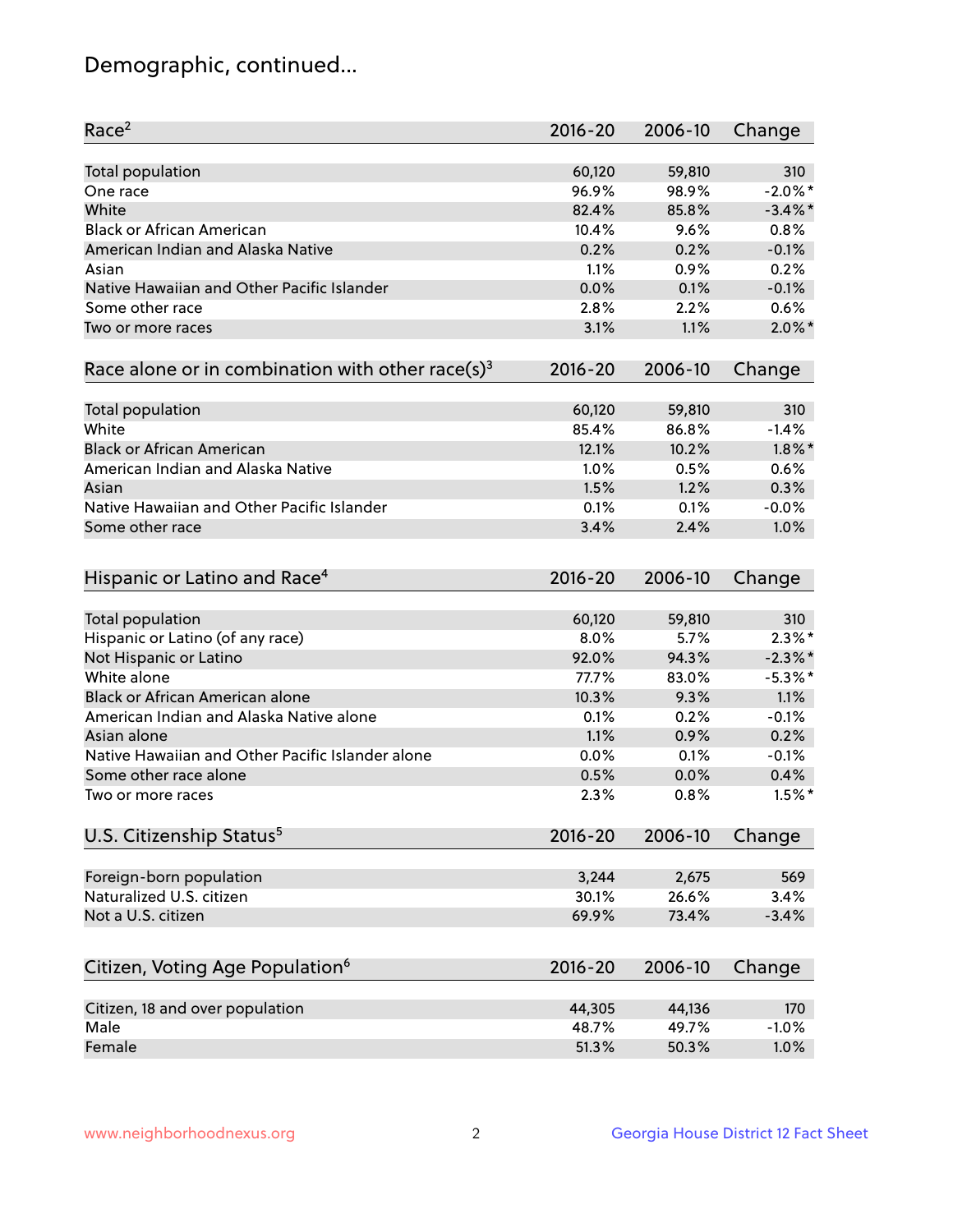#### Economic

| Income <sup>7</sup>                                 | 2016-20 | 2006-10 | Change     |
|-----------------------------------------------------|---------|---------|------------|
|                                                     |         |         |            |
| All households                                      | 21,728  | 21,033  | 696        |
| Less than \$10,000                                  | 7.6%    | 7.8%    | $-0.2%$    |
| \$10,000 to \$14,999                                | 5.4%    | 7.9%    | $-2.5%$ *  |
| \$15,000 to \$24,999                                | 11.2%   | 15.9%   | $-4.7%$ *  |
| \$25,000 to \$34,999                                | 13.7%   | 14.3%   | $-0.6%$    |
| \$35,000 to \$49,999                                | 14.5%   | 14.5%   | $-0.0%$    |
| \$50,000 to \$74,999                                | 17.9%   | 20.0%   | $-2.1%$    |
| \$75,000 to \$99,999                                | 10.6%   | 10.3%   | 0.3%       |
| \$100,000 to \$149,999                              | 12.8%   | 7.0%    | $5.8\%$ *  |
| \$150,000 to \$199,999                              | 3.8%    | 1.1%    | $2.7\%$ *  |
| \$200,000 or more                                   | 2.5%    | 1.2%    | 1.3%       |
| Median household income (dollars)                   | 47,687  | 39,107  | 8,580*     |
| Mean household income (dollars)                     | 65,367  | 49,302  | 16,065*    |
| With earnings                                       | 71.1%   | 73.0%   | $-1.9%$    |
| Mean earnings (dollars)                             | 68,073  | 51,482  | 16,591*    |
| <b>With Social Security</b>                         | 40.2%   | 34.7%   | 5.5%*      |
| Mean Social Security income (dollars)               | 18,457  | 15,268  | $3,189*$   |
| With retirement income                              | 23.3%   | 18.4%   | 4.9%*      |
| Mean retirement income (dollars)                    | 24,315  | 16,739  | 7,576*     |
| With Supplemental Security Income                   | 7.6%    | 5.4%    | $2.3\%$ *  |
| Mean Supplemental Security Income (dollars)         | 7,674   | 8,220   | $-546$     |
| With cash public assistance income                  | 5.1%    | 2.2%    | $2.8\%$ *  |
| Mean cash public assistance income (dollars)        | 2,773   | 3,585   | $-813$     |
| With Food Stamp/SNAP benefits in the past 12 months | 14.4%   | 9.0%    | 5.5%*      |
|                                                     |         |         |            |
| Families                                            | 14,887  | 15,463  | $-576$     |
| Less than \$10,000                                  | 3.9%    | 4.4%    | $-0.4%$    |
| \$10,000 to \$14,999                                | 2.5%    | 4.7%    | $-2.2%$ *  |
| \$15,000 to \$24,999                                | 9.1%    | 13.9%   | $-4.8\%$ * |
| \$25,000 to \$34,999                                | 12.3%   | 14.2%   | $-1.9%$    |
| \$35,000 to \$49,999                                | 16.1%   | 15.3%   | 0.8%       |
| \$50,000 to \$74,999                                | 20.8%   | 23.6%   | $-2.8%$    |
| \$75,000 to \$99,999                                | 11.8%   | 12.3%   | $-0.5%$    |
| \$100,000 to \$149,999                              | 15.1%   | $8.7\%$ | $6.3\%$ *  |
| \$150,000 to \$199,999                              | 4.7%    | 1.4%    | $3.3\%$ *  |
| \$200,000 or more                                   | 3.6%    | 1.4%    | 2.2%       |
| Median family income (dollars)                      | 56,194  | 47,637  | 8,558*     |
| Mean family income (dollars)                        | 76,393  | 55,783  | 20,609*    |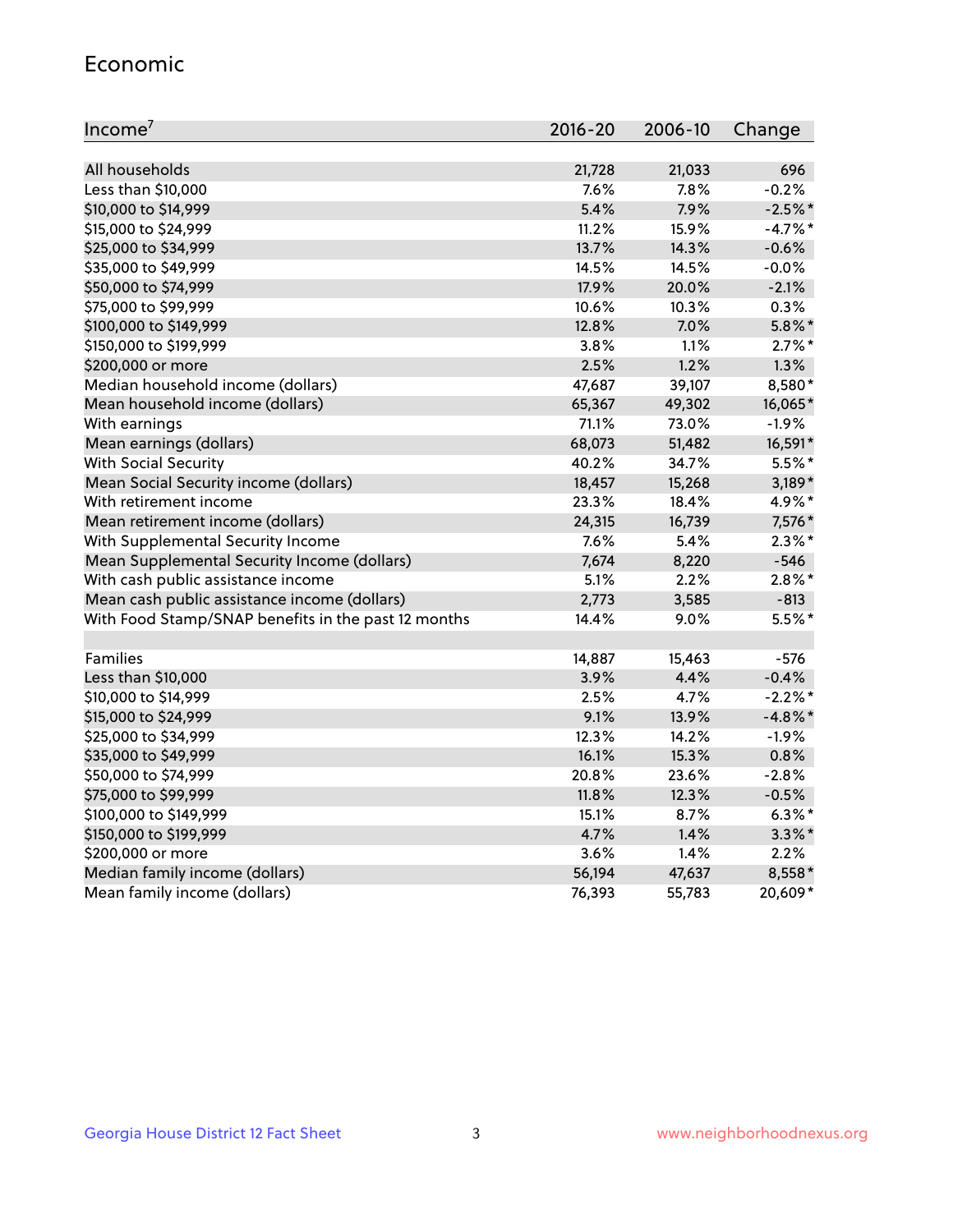## Economic, continued...

| Income, continued <sup>8</sup>                                        | $2016 - 20$ | 2006-10 | Change   |
|-----------------------------------------------------------------------|-------------|---------|----------|
|                                                                       |             |         |          |
| Nonfamily households                                                  | 6,841       | 5,569   | $1,272*$ |
| Median nonfamily income (dollars)                                     | 27,122      | 21,136  | 5,987*   |
| Mean nonfamily income (dollars)                                       | 38,933      | 28,621  | 10,311*  |
| Median earnings for workers (dollars)                                 | 30,238      | 24,817  | $5,421*$ |
| Median earnings for male full-time, year-round workers<br>(dollars)   | 42,846      | 37,717  | $5,129*$ |
| Median earnings for female full-time, year-round workers<br>(dollars) | 33,118      | 28,479  | 4,639*   |
| Per capita income (dollars)                                           | 24,926      | 18,270  | $6,656*$ |
| Families and People Below Poverty Level <sup>9</sup>                  | $2016 - 20$ | 2006-10 | Change   |
|                                                                       |             |         |          |
| <b>All families</b>                                                   | 13.3%       | 12.1%   | 1.2%     |
| With related children under 18 years                                  | 23.1%       | 18.6%   | 4.5%     |
| With related children under 5 years only                              | 23.1%       | 16.2%   | 6.9%     |
| Married couple families                                               | 7.4%        | 6.6%    | 0.8%     |
| With related children under 18 years                                  | 11.8%       | 10.2%   | 1.7%     |
| With related children under 5 years only                              | 12.2%       | 13.8%   | $-1.6%$  |
| Families with female householder, no husband present                  | 32.6%       | 34.0%   | $-1.4%$  |
| With related children under 18 years                                  | 47.9%       | 37.3%   | 10.6%    |
| With related children under 5 years only                              | 22.8%       | 37.6%   | $-14.8%$ |
| All people                                                            | 17.8%       | 16.9%   | 0.9%     |
| Under 18 years                                                        | 26.4%       | 24.3%   | 2.1%     |
| Related children under 18 years                                       | 25.9%       | 24.0%   | 2.0%     |
| Related children under 5 years                                        | 38.6%       | 31.7%   | 6.9%     |
| Related children 5 to 17 years                                        | 21.6%       | 21.3%   | 0.3%     |
| 18 years and over                                                     | 15.2%       | 14.6%   | 0.6%     |
| 18 to 64 years                                                        | 16.7%       | 15.4%   | 1.3%     |
| 65 years and over                                                     | 10.2%       | 11.1%   | $-0.8%$  |
|                                                                       |             |         |          |
| People in families<br>Unrelated individuals 15 years and over         | 15.2%       | 14.5%   | 0.7%     |
|                                                                       | 31.1%       | 32.5%   | $-1.4%$  |
| Non-Hispanic white people                                             | 15.6%       | 13.5%   | 2.1%     |
| Black or African-American people                                      | 26.3%       | 29.3%   | $-3.0%$  |
| Asian people                                                          | 7.3%        | 31.7%   | $-24.4%$ |
| Hispanic or Latino people                                             | 29.1%       | 45.0%   | $-15.9%$ |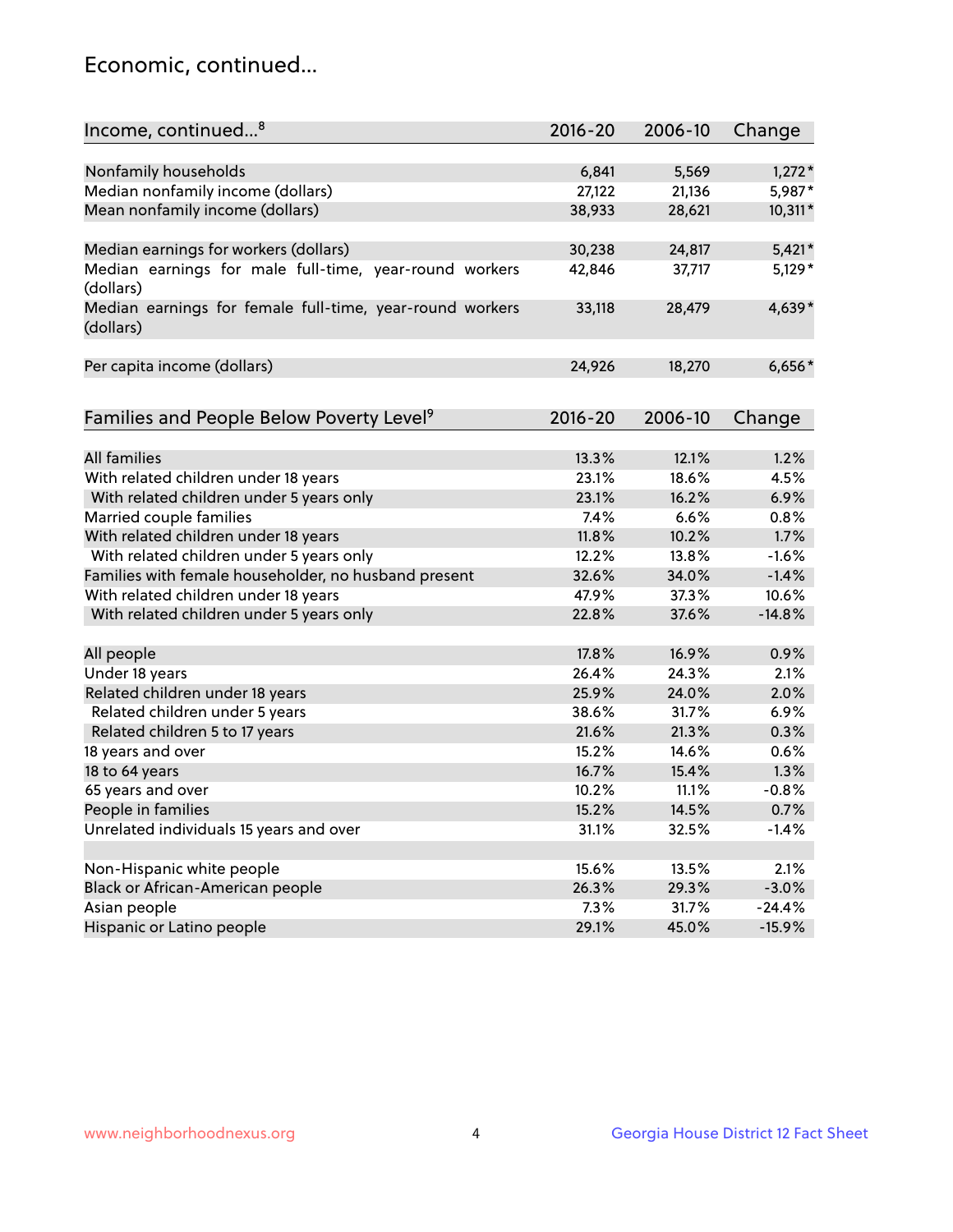# Employment

| Employment Status <sup>10</sup>                               | $2016 - 20$ | 2006-10 | Change  |
|---------------------------------------------------------------|-------------|---------|---------|
|                                                               |             |         |         |
| Population 16 years and over                                  | 48,132      | 47,438  | 694     |
| In labor force                                                | 54.6%       | 57.0%   | $-2.4%$ |
| Civilian labor force                                          | 54.6%       | 57.0%   | $-2.4%$ |
| Employed                                                      | 51.6%       | 52.3%   | $-0.7%$ |
| Unemployed                                                    | 3.0%        | 4.7%    | $-1.7%$ |
| <b>Armed Forces</b>                                           | 0.0%        | $0.0\%$ | $-0.0%$ |
| Not in labor force                                            | 45.4%       | 43.0%   | 2.4%    |
|                                                               |             |         |         |
| Civilian labor force                                          | 26,279      | 27,028  | $-749$  |
| <b>Unemployment Rate</b>                                      | 5.5%        | 8.2%    | $-2.7%$ |
|                                                               |             |         |         |
| Females 16 years and over                                     | 24,591      | 23,666  | 926     |
| In labor force                                                | 52.5%       | 52.7%   | $-0.2%$ |
| Civilian labor force                                          | 52.5%       | 52.7%   | $-0.2%$ |
| Employed                                                      | 49.9%       | 48.3%   | 1.6%    |
|                                                               |             |         |         |
| Own children of the householder under 6 years                 | 3,817       | 4,128   | $-311$  |
| All parents in family in labor force                          | 66.3%       | 65.4%   | 0.9%    |
|                                                               |             |         |         |
| Own children of the householder 6 to 17 years                 | 8,317       | 9,035   | $-718$  |
| All parents in family in labor force                          | 71.2%       | 71.8%   | $-0.6%$ |
|                                                               |             |         |         |
| Industry <sup>11</sup>                                        | $2016 - 20$ | 2006-10 | Change  |
|                                                               |             |         |         |
| Civilian employed population 16 years and over                | 24,827      | 24,802  | 24      |
| Agriculture, forestry, fishing and hunting, and mining        | 1.5%        | 1.2%    | 0.3%    |
| Construction                                                  | 6.9%        | 7.7%    | $-0.8%$ |
| Manufacturing                                                 | 23.0%       | 22.0%   | 1.0%    |
| Wholesale trade                                               | 2.5%        | 1.6%    | 0.9%    |
| Retail trade                                                  | 10.6%       | 9.8%    | 0.8%    |
| Transportation and warehousing, and utilities                 | 3.9%        | 4.8%    | $-0.9%$ |
| Information                                                   | 1.5%        | 1.8%    | $-0.3%$ |
| Finance and insurance, and real estate and rental and leasing | 2.9%        | 3.5%    | $-0.5%$ |
| Professional, scientific, and management, and administrative  | 7.0%        | 7.1%    | $-0.1%$ |
| and waste management services                                 |             |         |         |
| Educational services, and health care and social assistance   | 23.6%       | 23.8%   | $-0.2%$ |
| Arts, entertainment, and recreation, and accommodation and    | 7.9%        | 6.3%    | 1.6%    |
| food services                                                 |             |         |         |
| Other services, except public administration                  | 4.6%        | 5.8%    | $-1.2%$ |
| Public administration                                         | 4.1%        | 4.6%    | $-0.5%$ |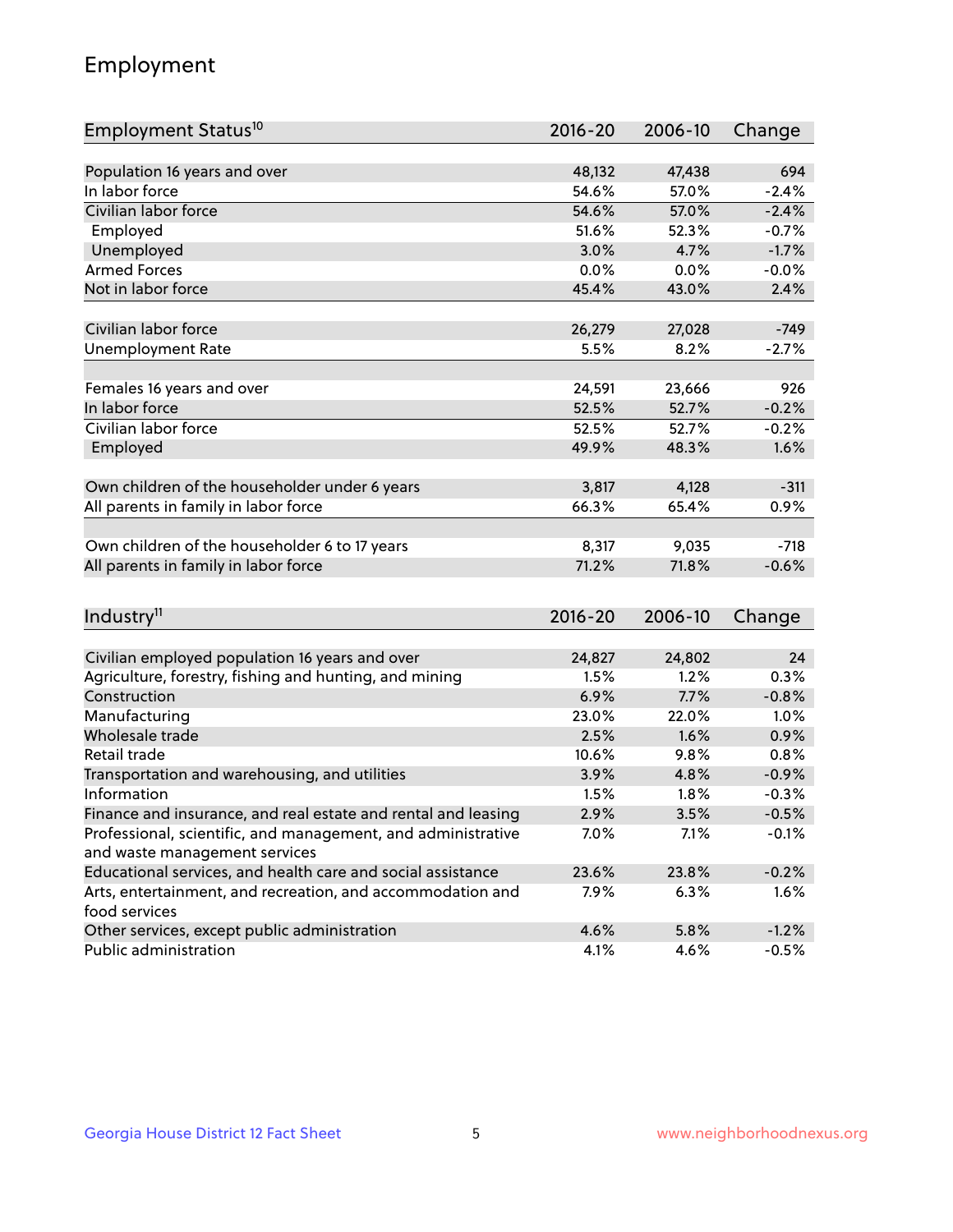# Employment, continued...

| Occupation <sup>12</sup>                                    | $2016 - 20$ | 2006-10 | Change     |
|-------------------------------------------------------------|-------------|---------|------------|
| Civilian employed population 16 years and over              | 24,827      | 24,802  | 24         |
| Management, business, science, and arts occupations         | 25.8%       | 26.6%   | $-0.9%$    |
| Service occupations                                         | 17.6%       | 15.5%   | 2.1%       |
| Sales and office occupations                                | 21.3%       | 21.5%   | $-0.2%$    |
| Natural<br>and<br>maintenance                               | 10.6%       | 13.9%   | $-3.3\%$ * |
| resources,<br>construction,<br>occupations                  |             |         |            |
| Production, transportation, and material moving occupations | 24.8%       | 22.4%   | 2.3%       |
| Class of Worker <sup>13</sup>                               | $2016 - 20$ | 2006-10 | Change     |
|                                                             |             |         |            |
| Civilian employed population 16 years and over              | 24,827      | 24,802  | 24         |
| Private wage and salary workers                             | 82.6%       | 78.8%   | 3.8%       |
| Government workers                                          | 12.0%       | 14.4%   | $-2.5%$    |
| Self-employed in own not incorporated business workers      | 5.1%        | 6.5%    | $-1.3%$    |
| Unpaid family workers                                       | 0.4%        | 0.4%    | 0.0%       |
| Job Flows <sup>14</sup>                                     | 2019        | 2010    | Change     |
|                                                             |             |         |            |
| Total Jobs in district                                      | 15,636      | 13,686  | 1,950      |
| Held by residents of district                               | 37.0%       | 40.4%   | $-3.3%$    |
| Held by non-residents of district                           | 63.0%       | 59.6%   | 3.3%       |
| Jobs by Industry Sector <sup>15</sup>                       | 2019        | 2010    | Change     |
|                                                             |             |         |            |
| Total Jobs in district                                      | 15,636      | 13,686  | 1,950      |
| Goods Producing sectors                                     | 45.2%       | 36.3%   | 8.9%       |
| Trade, Transportation, and Utilities sectors                | 14.2%       | 16.0%   | $-1.7%$    |
| All Other Services sectors                                  | 40.5%       | 47.7%   | $-7.2%$    |
|                                                             |             |         |            |
| Total Jobs in district held by district residents           | 5,790       | 5,524   | 266        |
| <b>Goods Producing sectors</b>                              | 49.0%       | 39.6%   | 9.4%       |
| Trade, Transportation, and Utilities sectors                | 11.1%       | 13.2%   | $-2.1%$    |
| All Other Services sectors                                  | 39.9%       | 47.2%   | $-7.3%$    |
|                                                             |             |         |            |
| Jobs by Earnings <sup>16</sup>                              | 2019        | 2010    | Change     |
| Total Jobs in district                                      | 15,636      | 13,686  | 1,950      |
| Jobs with earnings \$1250/month or less                     | 16.6%       | 19.8%   | $-3.1%$    |
| Jobs with earnings \$1251/month to \$3333/month             | 41.3%       | 50.4%   | $-9.1%$    |
|                                                             | 42.1%       |         |            |
| Jobs with earnings greater than \$3333/month                |             | 29.8%   | 12.3%      |
| Total Jobs in district held by district residents           | 5,790       | 5,524   | 266        |
| Jobs with earnings \$1250/month or less                     | 18.8%       | 21.7%   | $-2.9%$    |
| Jobs with earnings \$1251/month to \$3333/month             | 44.7%       | 52.2%   | $-7.4%$    |
| Jobs with earnings greater than \$3333/month                | 36.5%       | 26.1%   | 10.4%      |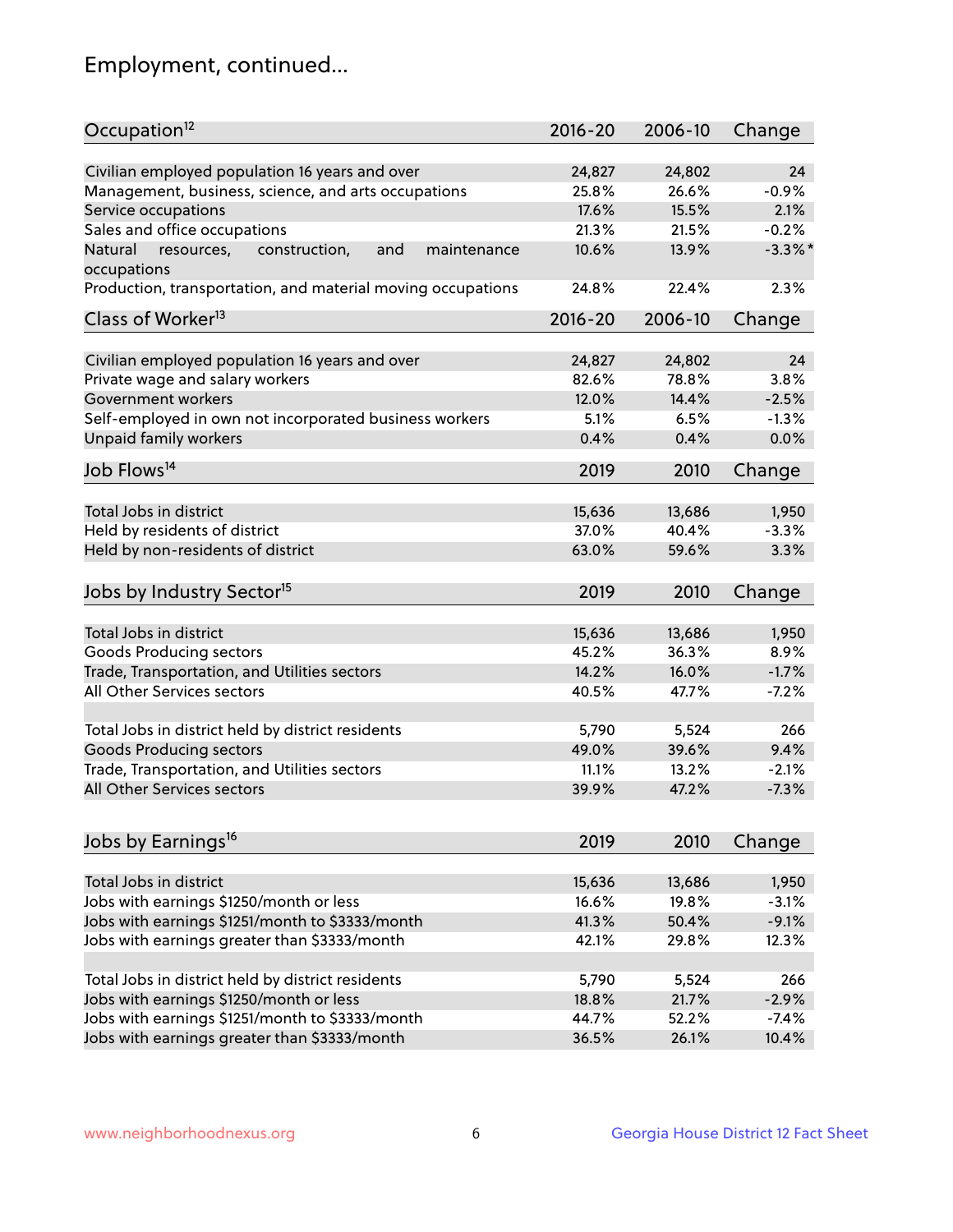# Employment, continued...

| Jobs by Age of Worker <sup>17</sup>               | 2019   | 2010   | Change  |
|---------------------------------------------------|--------|--------|---------|
|                                                   |        |        |         |
| Total Jobs in district                            | 15,636 | 13,686 | 1,950   |
| Jobs with workers age 29 or younger               | 18.6%  | 16.6%  | 2.0%    |
| Jobs with workers age 30 to 54                    | 56.1%  | 62.7%  | $-6.6%$ |
| Jobs with workers age 55 or older                 | 25.4%  | 20.8%  | 4.6%    |
|                                                   |        |        |         |
| Total Jobs in district held by district residents | 5,790  | 5,524  | 266     |
| Jobs with workers age 29 or younger               | 19.4%  | 15.7%  | 3.7%    |
| Jobs with workers age 30 to 54                    | 53.7%  | 61.6%  | $-7.9%$ |
| Jobs with workers age 55 or older                 | 26.8%  | 22.7%  | 4.1%    |

#### Education

| School Enrollment <sup>18</sup>                | $2016 - 20$ | 2006-10 | Change     |
|------------------------------------------------|-------------|---------|------------|
|                                                |             |         |            |
| Population 3 years and over enrolled in school | 14,483      | 14,985  | $-502$     |
| Nursery school, preschool                      | 5.8%        | 4.3%    | $1.6\%$    |
| Kindergarten                                   | 6.0%        | 5.8%    | 0.2%       |
| Elementary school (grades 1-8)                 | 39.7%       | 43.8%   | $-4.2%$ *  |
| High school (grades 9-12)                      | 21.7%       | 19.3%   | 2.4%       |
| College or graduate school                     | 26.8%       | 26.7%   | 0.1%       |
| Educational Attainment <sup>19</sup>           | $2016 - 20$ | 2006-10 | Change     |
|                                                |             |         |            |
| Population 25 years and over                   | 40,191      | 40,030  | 161        |
| Less than 9th grade                            | 7.4%        | 10.0%   | $-2.7%$    |
| 9th to 12th grade, no diploma                  | 12.5%       | 15.6%   | $-3.1\%$ * |
| High school graduate (includes equivalency)    | 35.2%       | 35.5%   | $-0.3%$    |
| Some college, no degree                        | 20.4%       | 20.2%   | 0.3%       |
| Associate's degree                             | 8.3%        | 6.3%    | $2.1\%$ *  |
| Bachelor's degree                              | 9.3%        | 7.9%    | $1.4\%$ *  |
| Graduate or professional degree                | 6.9%        | 4.5%    | 2.4%       |
|                                                |             |         |            |
| Percent high school graduate or higher         | 80.1%       | 74.3%   | $5.8\%$ *  |
| Percent bachelor's degree or higher            | 16.2%       | 12.4%   | $3.8\%$ *  |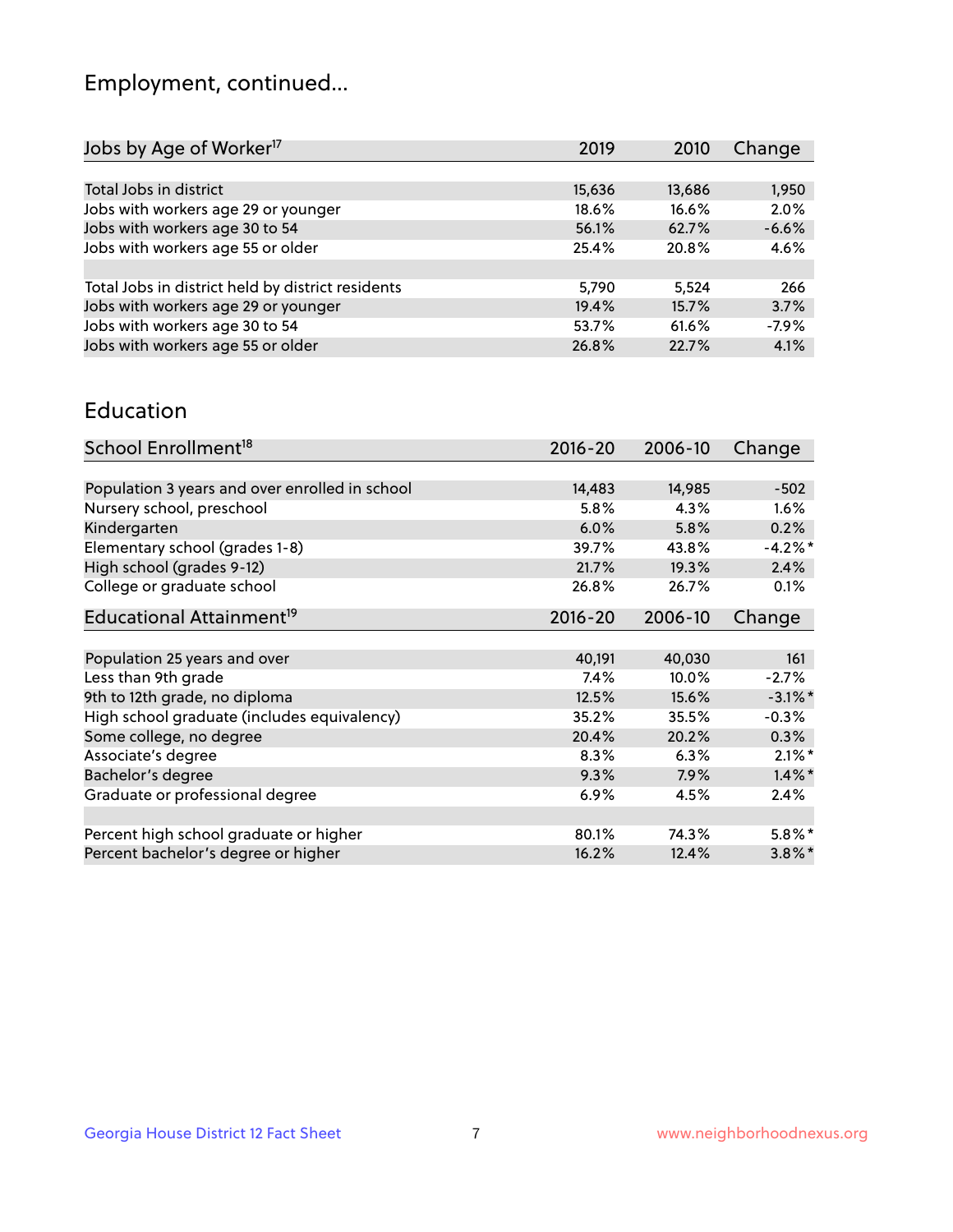## Housing

| Households by Type <sup>20</sup>                     | 2016-20     | 2006-10 | Change     |
|------------------------------------------------------|-------------|---------|------------|
|                                                      |             |         |            |
| <b>Total households</b>                              | 21,728      | 21,033  | 696        |
| Family households (families)                         | 68.5%       | 73.5%   | $-5.0\%$ * |
| With own children under 18 years                     | 25.8%       | 29.9%   | $-4.0\%$ * |
| Married-couple family                                | 51.6%       | 55.3%   | $-3.7\%$ * |
| With own children of the householder under 18 years  | 18.0%       | 20.3%   | $-2.3%$    |
| Male householder, no wife present, family            | 4.0%        | 5.4%    | $-1.5%$    |
| With own children of the householder under 18 years  | 1.8%        | 2.7%    | $-0.9%$    |
| Female householder, no husband present, family       | 12.9%       | 12.8%   | 0.1%       |
| With own children of the householder under 18 years  | 6.1%        | 7.0%    | $-0.9%$    |
| Nonfamily households                                 | 31.5%       | 26.5%   | $5.0\%$ *  |
| Householder living alone                             | 27.1%       | 23.2%   | $3.9\%$ *  |
| 65 years and over                                    | 13.9%       | 10.6%   | $3.4\%$ *  |
|                                                      |             |         |            |
| Households with one or more people under 18 years    | 31.2%       | 34.6%   | $-3.4\%$ * |
| Households with one or more people 65 years and over | 34.7%       | 29.1%   | $5.6\%$ *  |
|                                                      |             |         |            |
| Average household size                               | 2.61        | 2.71    | $-0.11*$   |
| Average family size                                  | 3.16        | 3.19    | $-0.03$    |
|                                                      |             |         |            |
| Housing Occupancy <sup>21</sup>                      | $2016 - 20$ | 2006-10 | Change     |
|                                                      |             |         |            |
| Total housing units                                  | 25,076      | 24,802  | 274        |
| Occupied housing units                               | 86.6%       | 84.8%   | 1.8%       |
| Vacant housing units                                 | 13.4%       | 15.2%   | $-1.8%$    |
| Homeowner vacancy rate                               | 1.0         | 2.9     | $-1.9$     |
| Rental vacancy rate                                  | 5.9         | 15.8    | $-9.8*$    |
|                                                      |             |         |            |
| Units in Structure <sup>22</sup>                     | 2016-20     | 2006-10 | Change     |
|                                                      |             |         |            |
| Total housing units                                  | 25,076      | 24,802  | 274        |
| 1-unit, detached                                     | 72.4%       | 71.6%   | 0.8%       |
| 1-unit, attached                                     | 1.6%        | 0.9%    | 0.7%       |
| 2 units                                              | 3.9%        | 5.7%    | $-1.8%$    |
| 3 or 4 units                                         | 1.6%        | 2.1%    | $-0.5%$    |
| 5 to 9 units                                         | 2.7%        | 1.3%    | 1.4%       |
| 10 to 19 units                                       | 1.3%        | 1.0%    | 0.3%       |
| 20 or more units                                     | 2.1%        | 1.4%    | 0.7%       |
| Mobile home                                          | 14.3%       | 15.9%   | $-1.6%$    |
| Boat, RV, van, etc.                                  | 0.0%        | 0.0%    | $-0.0%$    |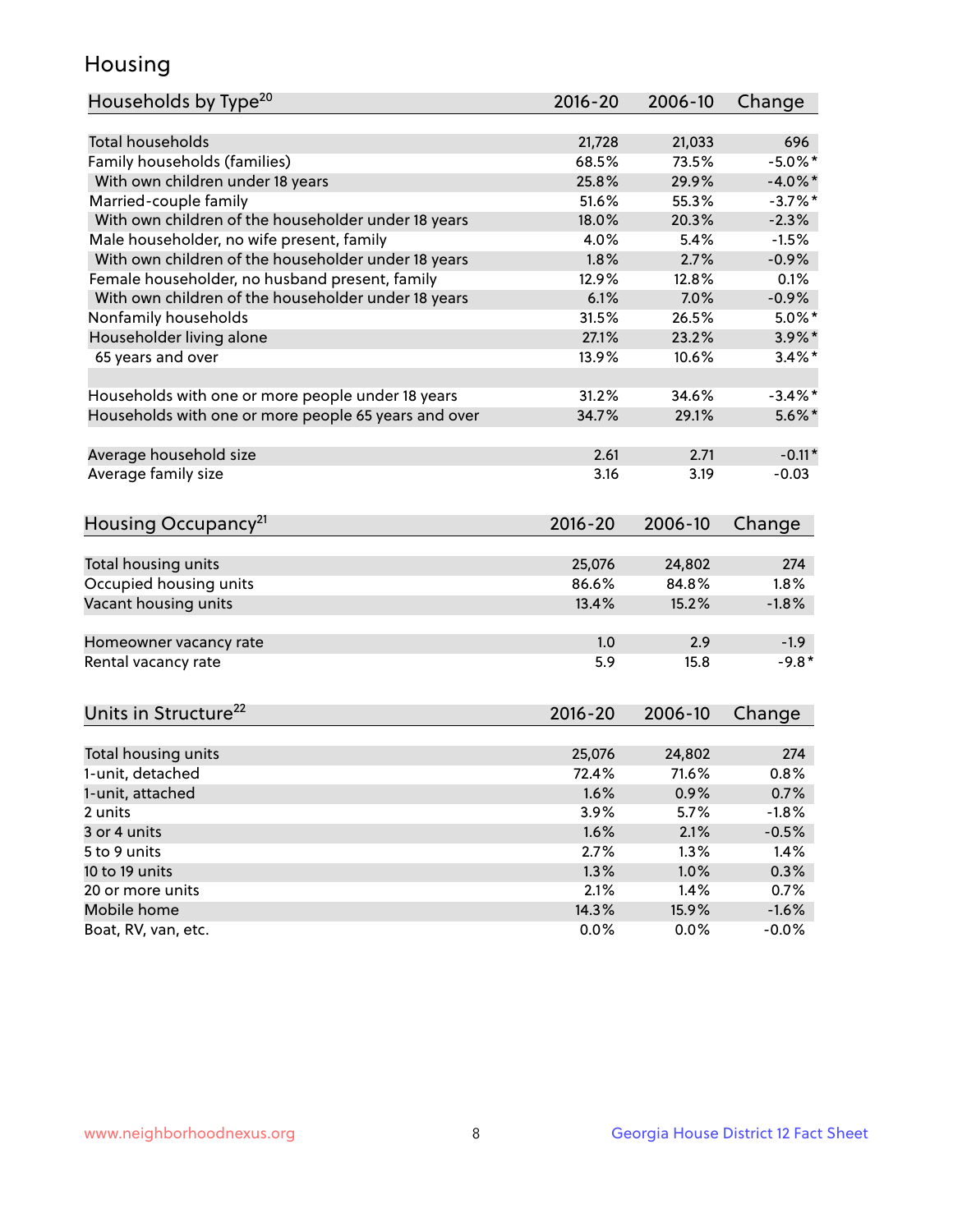# Housing, Continued...

| Year Structure Built <sup>23</sup>             | 2016-20     | 2006-10 | Change     |
|------------------------------------------------|-------------|---------|------------|
| Total housing units                            | 25,076      | 24,802  | 274        |
| Built 2014 or later                            | 1.7%        | (X)     | (X)        |
| Built 2010 to 2013                             | 0.7%        | (X)     | (X)        |
| Built 2000 to 2009                             | 11.9%       | 9.3%    | $2.7\%$ *  |
| Built 1990 to 1999                             | 17.0%       | 15.3%   | 1.6%       |
| Built 1980 to 1989                             | 13.9%       | 16.9%   | $-3.0\%$ * |
| Built 1970 to 1979                             | 16.0%       | 18.1%   | $-2.2%$    |
| Built 1960 to 1969                             | 13.4%       | 12.0%   | 1.4%       |
| Built 1950 to 1959                             | 10.8%       | 12.3%   | $-1.5%$    |
| Built 1940 to 1949                             | 6.0%        | 7.5%    | $-1.4%$    |
| Built 1939 or earlier                          | 8.6%        | 8.6%    | $-0.0%$    |
| Housing Tenure <sup>24</sup>                   | $2016 - 20$ | 2006-10 | Change     |
| Occupied housing units                         | 21,728      | 21,033  | 696        |
| Owner-occupied                                 | 68.1%       | 73.2%   | $-5.1\%$ * |
| Renter-occupied                                | 31.9%       | 26.8%   | $5.1\%$ *  |
| Average household size of owner-occupied unit  | 2.59        | 2.68    | $-0.08$    |
| Average household size of renter-occupied unit | 2.63        | 2.81    | $-0.18$    |
| Residence 1 Year Ago <sup>25</sup>             | 2016-20     | 2006-10 | Change     |
| Population 1 year and over                     | 59,552      | 59,083  | 468        |
| Same house                                     | 88.5%       | 85.8%   | $2.6\%$ *  |
| Different house in the U.S.                    | 11.4%       | 13.9%   | $-2.5%$    |
| Same county                                    | 7.1%        | 8.9%    | $-1.7%$    |
| Different county                               | 4.2%        | 5.0%    | $-0.8%$    |
| Same state                                     | 3.1%        | 3.4%    | $-0.4%$    |
| Different state                                | 1.2%        | 1.6%    | $-0.4%$    |
| Abroad                                         | 0.1%        | 0.3%    | $-0.1%$    |
| Value of Housing Unit <sup>26</sup>            | $2016 - 20$ | 2006-10 | Change     |
| Owner-occupied units                           | 14,805      | 15,395  | $-589$     |
| Less than \$50,000                             | 17.6%       | 12.4%   | 5.2%       |
| \$50,000 to \$99,999                           | 29.6%       | 38.1%   | $-8.4\%$ * |
| \$100,000 to \$149,999                         | 14.2%       | 21.5%   | $-7.3\%$ * |
| \$150,000 to \$199,999                         | 16.0%       | 12.2%   | $3.8\%$ *  |
| \$200,000 to \$299,999                         | 13.7%       | 9.5%    | $4.1\%$ *  |
| \$300,000 to \$499,999                         | 6.0%        | 4.5%    | 1.4%       |
| \$500,000 to \$999,999                         | 2.7%        | 1.5%    | 1.2%       |
| \$1,000,000 or more                            | 0.3%        | 0.3%    | $-0.1%$    |
| Median (dollars)                               | 110,185     | 99,372  | 10,812*    |
| Mortgage Status <sup>27</sup>                  | $2016 - 20$ | 2006-10 | Change     |
| Owner-occupied units                           | 14,805      | 15,395  | $-589$     |
| Housing units with a mortgage                  | 45.0%       | 53.4%   | $-8.5%$ *  |
| Housing units without a mortgage               | 55.0%       | 46.6%   | $8.5\%$ *  |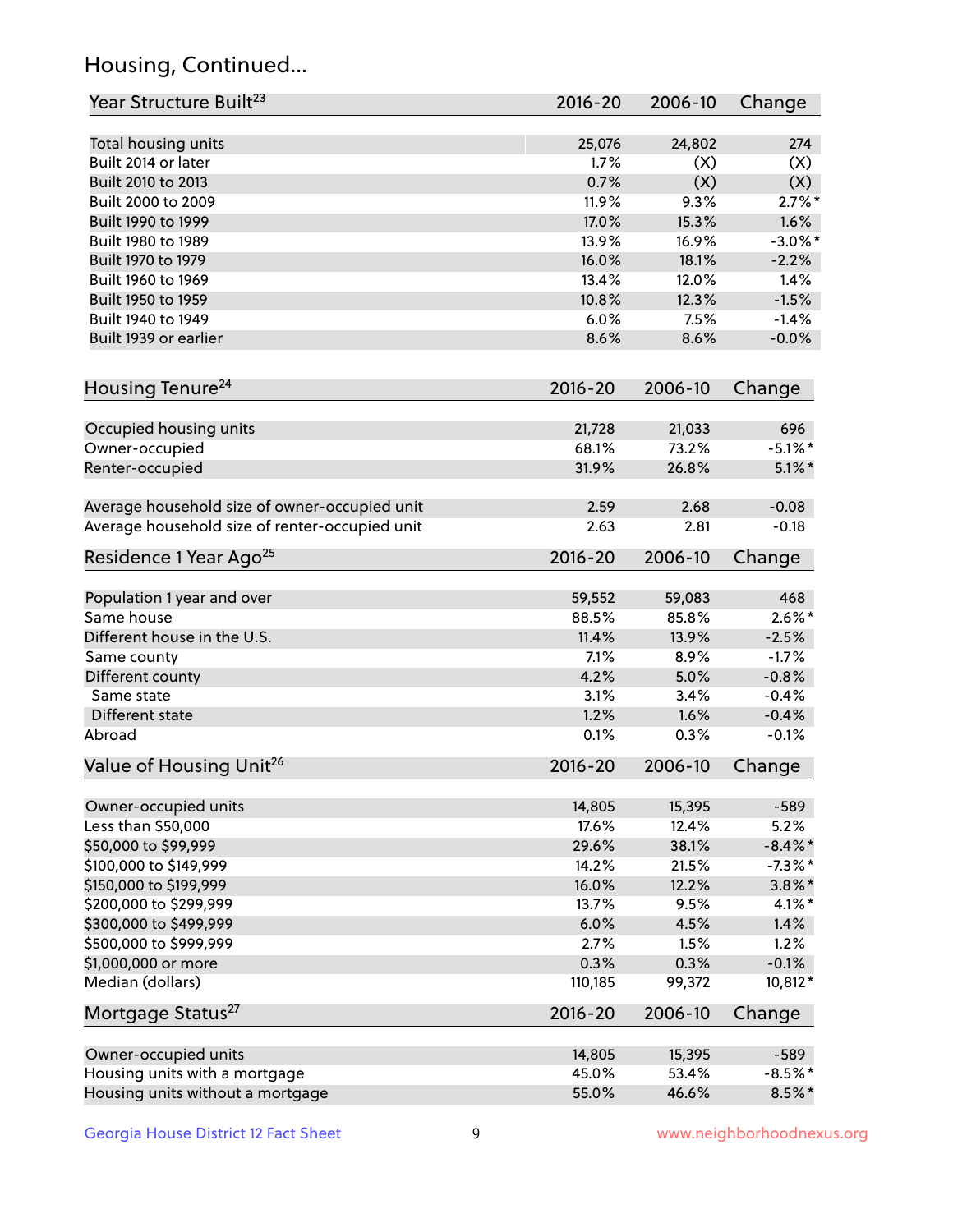# Housing, Continued...

| Selected Monthly Owner Costs <sup>28</sup>                                            | 2016-20 | 2006-10 | Change      |
|---------------------------------------------------------------------------------------|---------|---------|-------------|
| Housing units with a mortgage                                                         | 6,658   | 8,226   | $-1,568*$   |
| Less than \$300                                                                       | 0.2%    | 0.2%    | 0.1%        |
| \$300 to \$499                                                                        | 2.8%    | 3.9%    | $-1.1%$     |
| \$500 to \$999                                                                        | 37.9%   | 45.0%   | $-7.0%$     |
| \$1,000 to \$1,499                                                                    | 32.4%   | 29.3%   | 3.2%        |
| \$1,500 to \$1,999                                                                    | 15.2%   | 9.6%    | $5.6\%$ *   |
| \$2,000 to \$2,999                                                                    | 6.9%    | 9.9%    | $-3.0%$     |
| \$3,000 or more                                                                       | 4.5%    | 2.2%    | 2.3%        |
| Median (dollars)                                                                      | 1,107   | 1,013   | $94*$       |
| Housing units without a mortgage                                                      | 8,147   | 7,169   | 978*        |
| Less than \$150                                                                       | 4.8%    | 4.8%    | $0.0\%$     |
| \$150 to \$249                                                                        | 15.8%   | 24.1%   | $-8.2\%$ *  |
| \$250 to \$349                                                                        | 25.4%   | 30.3%   | $-4.9%$     |
| \$350 to \$499                                                                        | 26.8%   | 26.6%   | 0.2%        |
| \$500 to \$699                                                                        | 22.0%   | 9.7%    | 12.3%*      |
| \$700 or more                                                                         | 5.2%    | 4.5%    | 0.7%        |
| Median (dollars)                                                                      | 365     | 311     | $54*$       |
| Household Income <sup>29</sup>                                                        |         |         |             |
| Housing units with a mortgage (excluding units where<br>SMOCAPI cannot be computed)   | 6,646   | 8,223   | $-1,576*$   |
| Less than 20.0 percent                                                                | 53.0%   | 39.3%   | 13.7%*      |
| 20.0 to 24.9 percent                                                                  | 12.1%   | 14.4%   | $-2.3%$     |
| 25.0 to 29.9 percent                                                                  | 11.2%   | 10.1%   | 1.1%        |
| 30.0 to 34.9 percent                                                                  | 8.3%    | 8.7%    | $-0.4%$     |
| 35.0 percent or more                                                                  | 15.5%   | 27.5%   | $-12.0\%$ * |
| Not computed                                                                          | 12      | 3       | 9           |
| Housing unit without a mortgage (excluding units where<br>SMOCAPI cannot be computed) | 8,001   | 7,088   | 914         |
| Less than 10.0 percent                                                                | 54.5%   | 40.1%   | 14.4%*      |
| 10.0 to 14.9 percent                                                                  | 19.3%   | 20.6%   | $-1.2%$     |
| 15.0 to 19.9 percent                                                                  | 11.8%   | 15.3%   | $-3.6\%$ *  |
| 20.0 to 24.9 percent                                                                  | 5.0%    | 5.7%    | $-0.7%$     |
| 25.0 to 29.9 percent                                                                  | 1.9%    | 5.1%    | $-3.2%$     |
| 30.0 to 34.9 percent                                                                  | 1.4%    | 3.6%    | $-2.3%$     |
| 35.0 percent or more                                                                  | 6.1%    | 9.7%    | $-3.5%$     |
| Not computed                                                                          | 146     | 81      | 65          |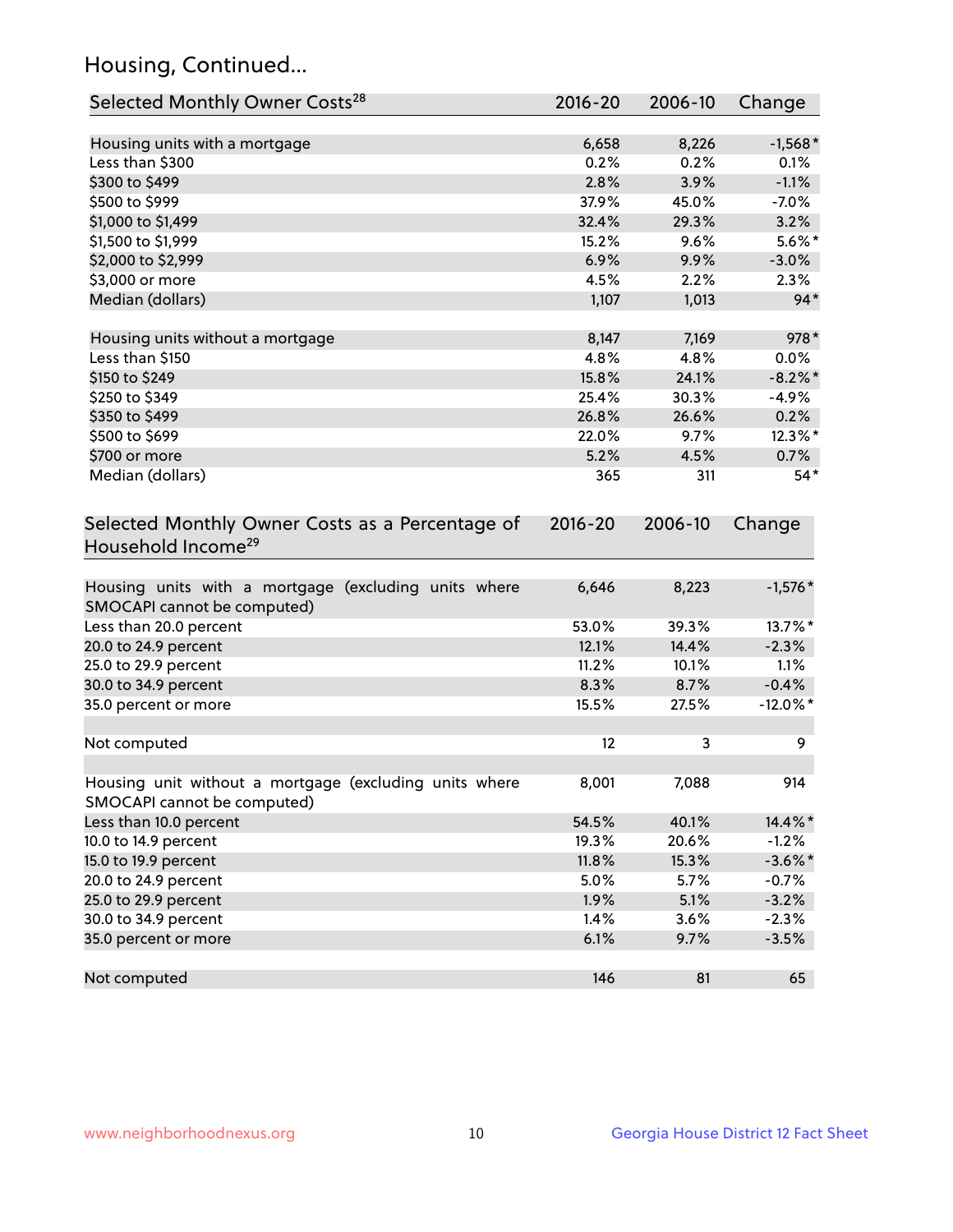## Housing, Continued...

| Gross Rent <sup>30</sup>   | 2016-20 | 2006-10 | Change   |
|----------------------------|---------|---------|----------|
|                            |         |         |          |
| Occupied units paying rent | 6,406   | 5,063   | $1,343*$ |
| Less than \$200            | 0.6%    | $1.9\%$ | $-1.3%$  |
| \$200 to \$499             | 18.4%   | 28.1%   | $-9.7%$  |
| \$500 to \$749             | 31.9%   | 35.6%   | $-3.8%$  |
| \$750 to \$999             | 30.6%   | 21.8%   | 8.8%     |
| \$1,000 to \$1,499         | 15.8%   | 10.4%   | 5.5%     |
| \$1,500 to \$1,999         | 1.2%    | 1.4%    | $-0.2%$  |
| \$2,000 or more            | 1.5%    | 0.8%    | 0.7%     |
| Median (dollars)           | 745     | 624     | $121*$   |
|                            |         |         |          |
| No rent paid               | 516     | 575     | $-59$    |
|                            |         |         |          |

| Gross Rent as a Percentage of Household Income <sup>31</sup>                   | $2016 - 20$ | 2006-10 | Change   |
|--------------------------------------------------------------------------------|-------------|---------|----------|
|                                                                                |             |         |          |
| Occupied units paying rent (excluding units where GRAPI<br>cannot be computed) | 6,271       | 4,888   | $1,383*$ |
| Less than 15.0 percent                                                         | 15.7%       | 15.6%   | 0.1%     |
| 15.0 to 19.9 percent                                                           | 12.0%       | 13.4%   | $-1.4%$  |
| 20.0 to 24.9 percent                                                           | 10.4%       | 14.0%   | $-3.6%$  |
| 25.0 to 29.9 percent                                                           | 11.6%       | 11.9%   | $-0.4%$  |
| 30.0 to 34.9 percent                                                           | 8.1%        | 7.8%    | 0.3%     |
| 35.0 percent or more                                                           | 42.3%       | 37.3%   | 5.0%     |
|                                                                                |             |         |          |
| Not computed                                                                   | 652         | 750     | -98      |

## Transportation

| Commuting to Work <sup>32</sup>           | $2016 - 20$ | 2006-10 | Change  |
|-------------------------------------------|-------------|---------|---------|
|                                           |             |         |         |
| Workers 16 years and over                 | 24,090      | 24,303  | $-213$  |
| Car, truck, or van - drove alone          | 82.3%       | 83.0%   | $-0.7%$ |
| Car, truck, or van - carpooled            | 10.7%       | 9.5%    | 1.2%    |
| Public transportation (excluding taxicab) | $0.4\%$     | $0.6\%$ | $-0.3%$ |
| Walked                                    | 2.8%        | 3.4%    | $-0.6%$ |
| Other means                               | $1.0\%$     | $1.4\%$ | $-0.4%$ |
| Worked at home                            | 2.9%        | 2.1%    | 0.8%    |
|                                           |             |         |         |
| Mean travel time to work (minutes)        | 26.5        | 23.6    | $2.8*$  |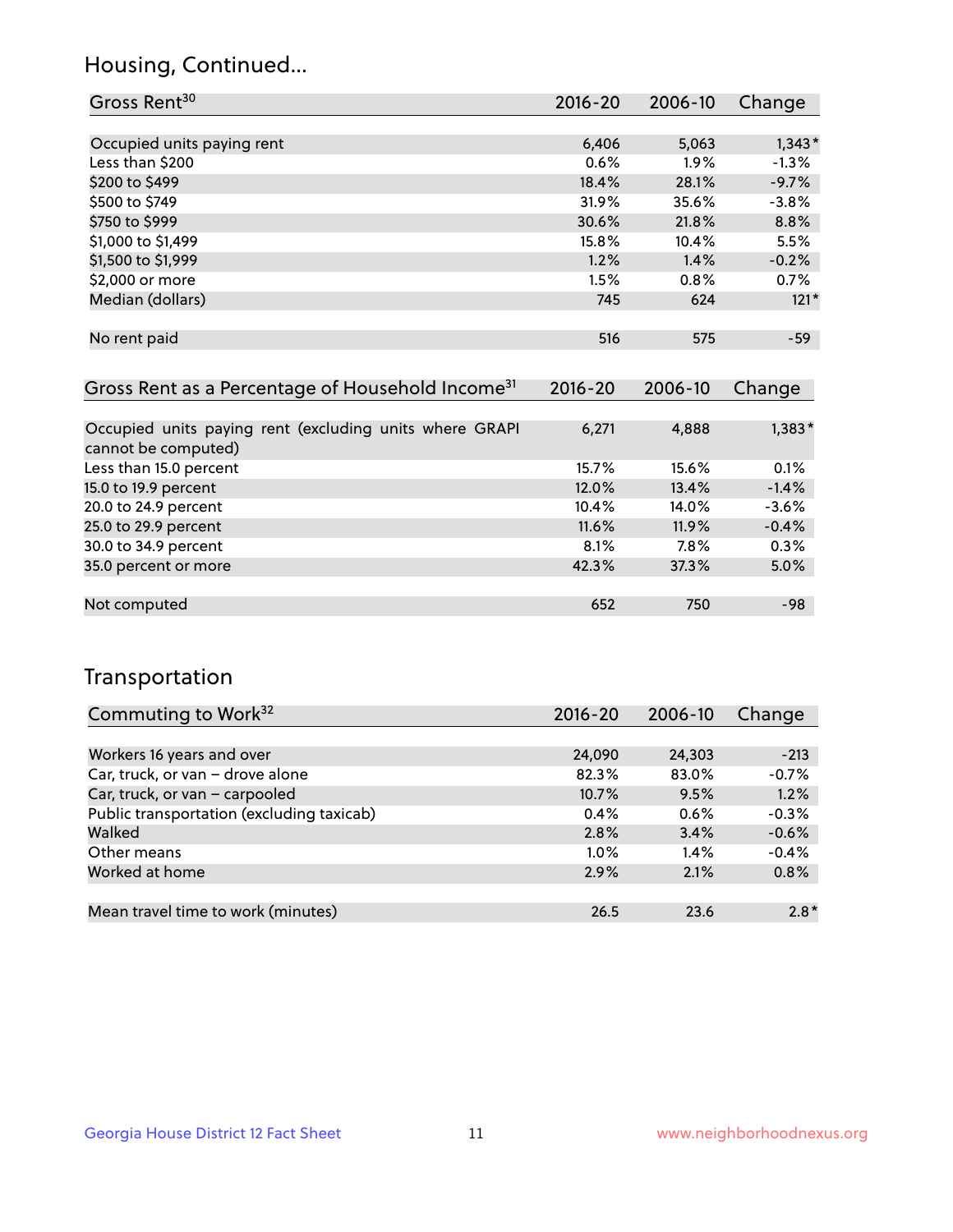## Transportation, Continued...

| Vehicles Available <sup>33</sup> | $2016 - 20$ | $2006 - 10$ | Change     |
|----------------------------------|-------------|-------------|------------|
|                                  |             |             |            |
| Occupied housing units           | 21,728      | 21,033      | 696        |
| No vehicles available            | 5.0%        | 5.7%        | $-0.7%$    |
| 1 vehicle available              | 31.0%       | 35.6%       | $-4.6\%$ * |
| 2 vehicles available             | 34.8%       | 36.1%       | $-1.3%$    |
| 3 or more vehicles available     | 29.2%       | 22.6%       | $6.6\%$ *  |

#### Health

| Health Insurance coverage <sup>34</sup>                 | 2016-20 |
|---------------------------------------------------------|---------|
|                                                         |         |
| Civilian Noninstitutionalized Population                | 57,983  |
| With health insurance coverage                          | 86.5%   |
| With private health insurance coverage                  | 60.6%   |
| With public health coverage                             | 40.1%   |
| No health insurance coverage                            | 13.5%   |
| Civilian Noninstitutionalized Population Under 19 years | 14,511  |
| No health insurance coverage                            | 6.9%    |
| Civilian Noninstitutionalized Population 19 to 64 years | 33,331  |
| In labor force:                                         | 23,914  |
| Employed:                                               | 22,729  |
| With health insurance coverage                          | 83.5%   |
| With private health insurance coverage                  | 78.1%   |
| With public coverage                                    | 8.6%    |
| No health insurance coverage                            | 16.5%   |
| Unemployed:                                             | 1,186   |
| With health insurance coverage                          | 48.3%   |
| With private health insurance coverage                  | 33.0%   |
| With public coverage                                    | 17.0%   |
| No health insurance coverage                            | 51.7%   |
| Not in labor force:                                     | 9,416   |
| With health insurance coverage                          | 74.3%   |
| With private health insurance coverage                  | 43.1%   |
| With public coverage                                    | 42.7%   |
| No health insurance coverage                            | 25.7%   |